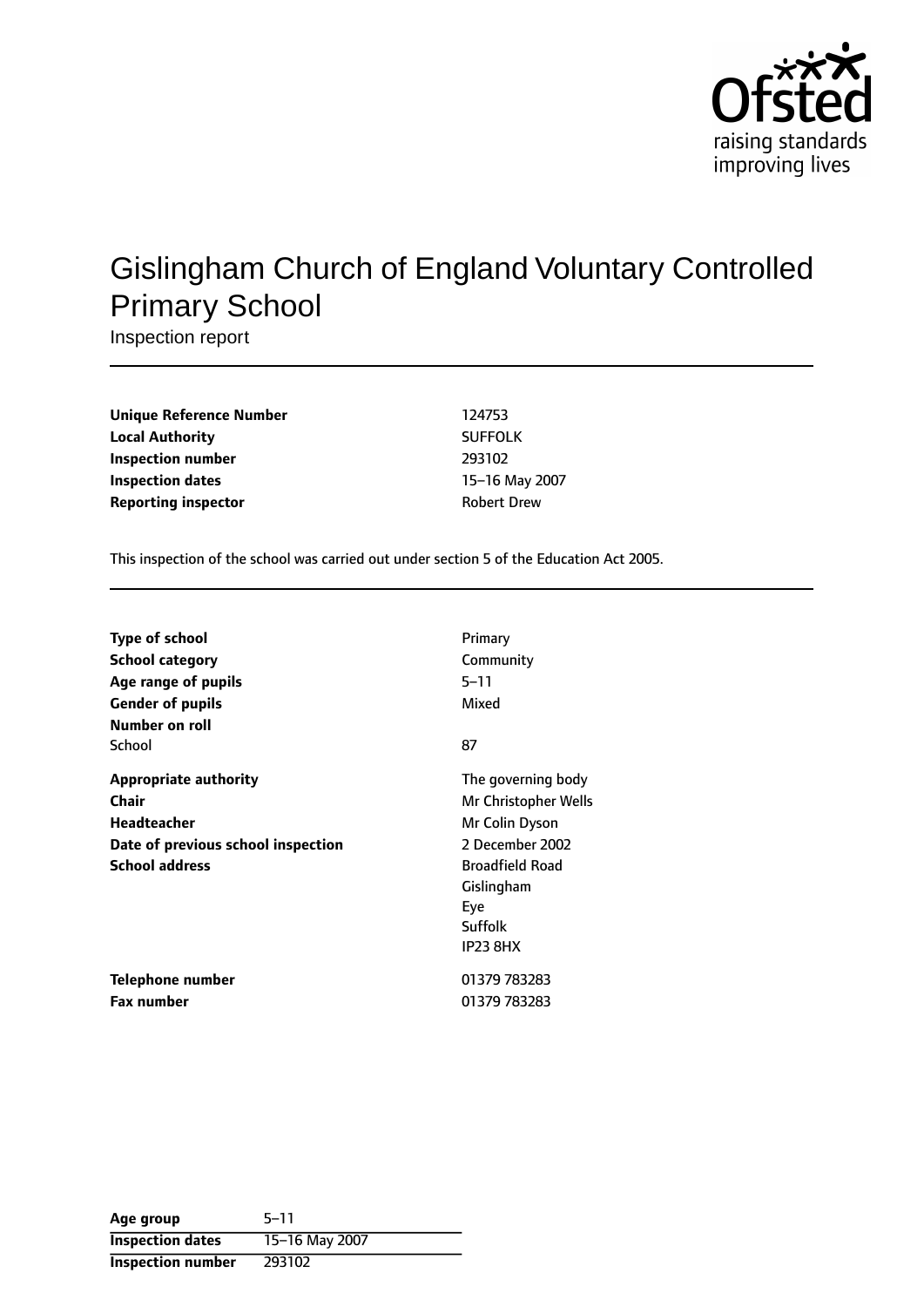© Crown copyright 2007

.

#### Website: www.ofsted.gov.uk

This document may be reproduced in whole or in part for non-commercial educational purposes, provided that the information quoted is reproduced without adaptation and the source and date of publication are stated.

Further copies of this report are obtainable from the school. Under the Education Act 2005, the school must provide a copy of this report free of charge to certain categories of people. A charge not exceeding the full cost of reproduction may be made for any other copies supplied.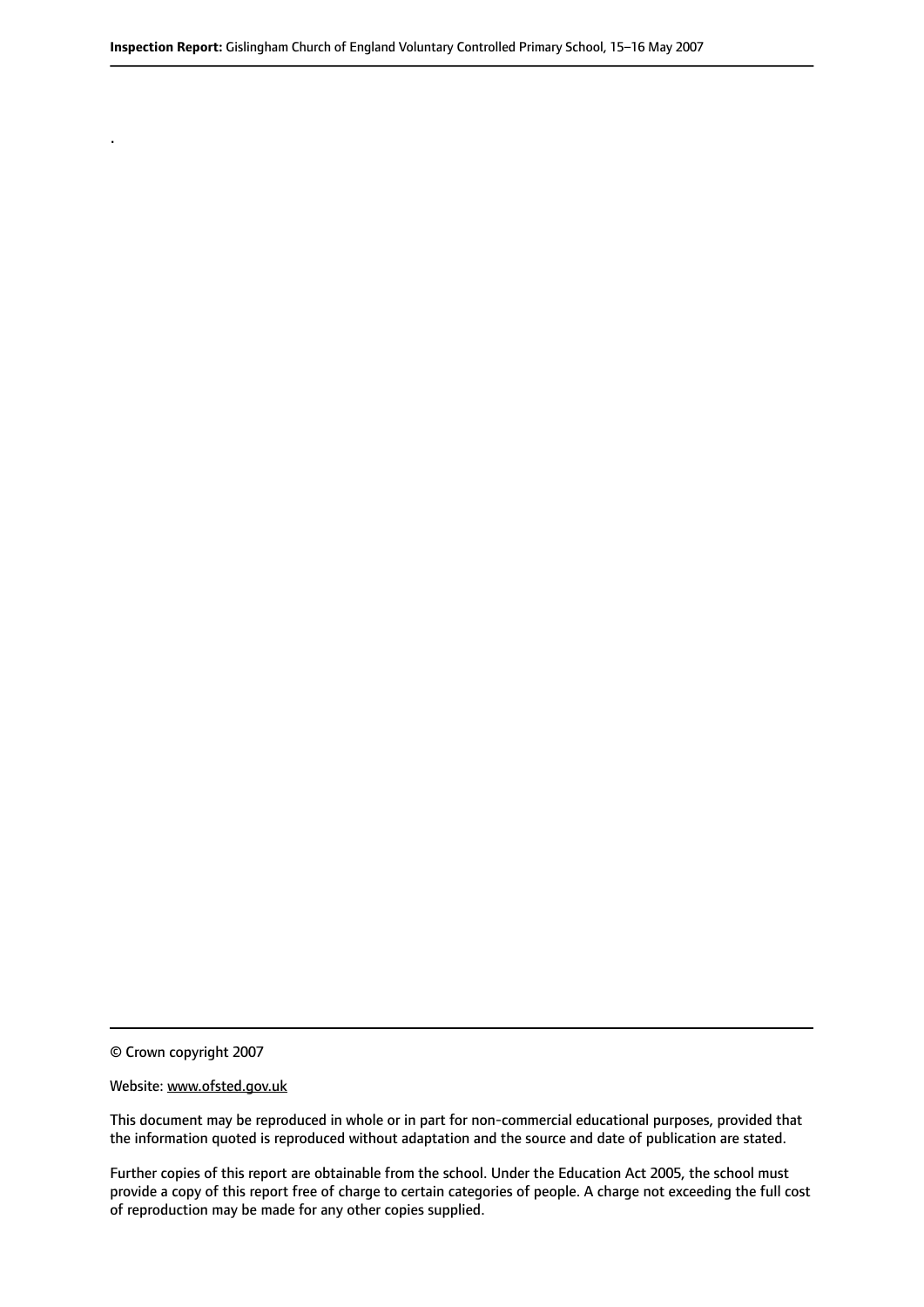# **Introduction**

The inspection was carried out by one Additional Inspector.

### **Description of the school**

This is a smaller than average rural school, serving the village of Gislingham, between Ipswich and Bury St. Edmunds. All pupils whose ethnicity is known are White British. Attainment on entry is broadly average, though there are some very able pupils and a smaller than average but significant minority with learning difficulties and/or disabilities. Social and economic backgrounds vary but are broadly average. The school entered into a partnership arrangement with a neighbouring school in 2006 and appointed a new headteacher in January 2007.

#### **Key for inspection grades**

| Grade 1 | Outstanding  |
|---------|--------------|
| Grade 2 | Good         |
| Grade 3 | Satisfactory |
| Grade 4 | Inadequate   |
|         |              |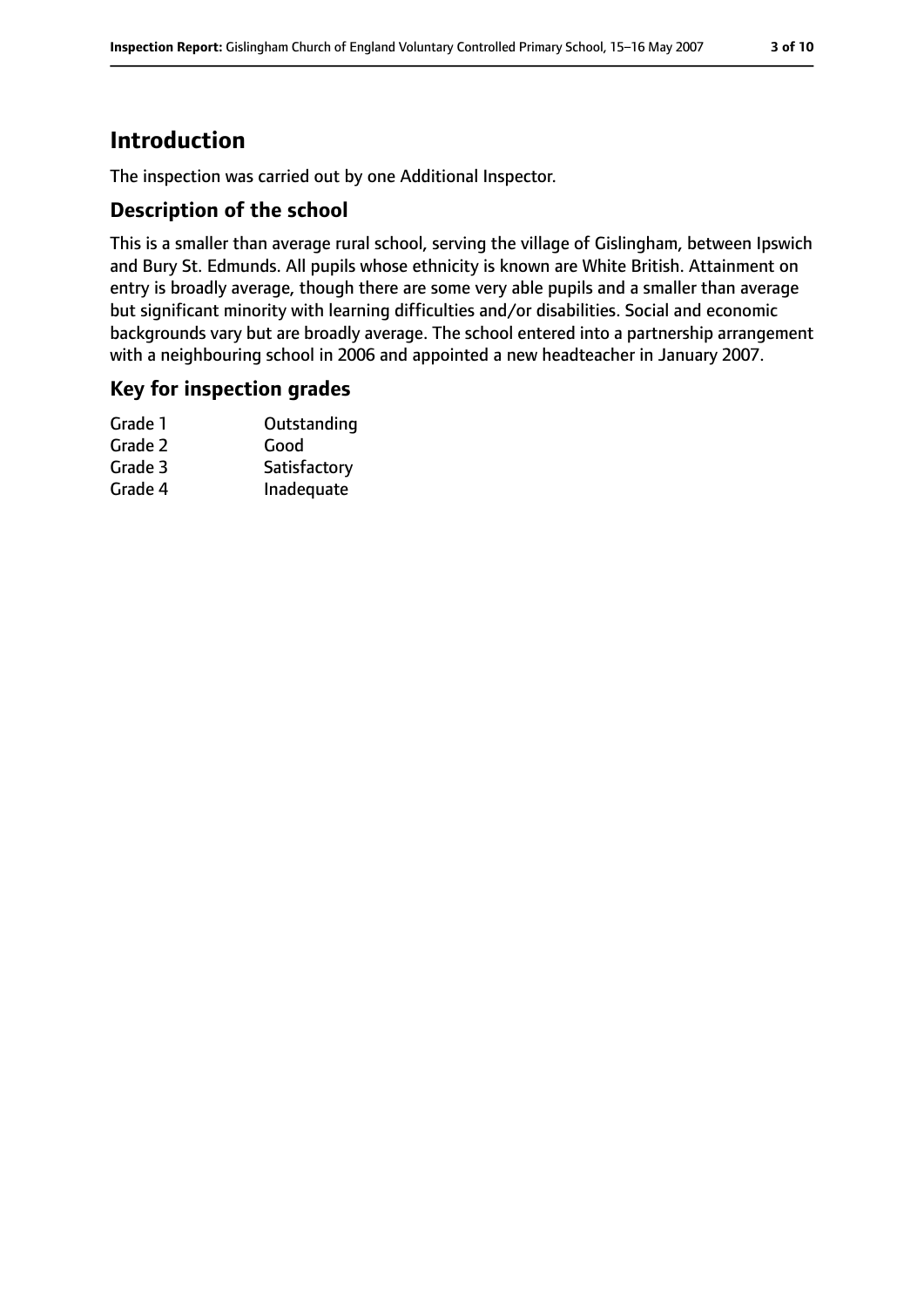# **Overall effectiveness of the school**

#### **Grade: 2**

This is a good school. Recent improvements are enabling pupils to make good progress and achieve well. While published results indicate average standards for 2006, interim test results and pupils' work show that current standards are above average at both key stages. The above average standards in Year 6 show that the improving trend is continuing. Attainment is significantly above average in Year 5, in the Foundation Stage and at Key Stage 1. Despite some discontinuity in leadership, the school has maintained momentum in relation to initiatives designed to improve standards and the newly appointed headteacher has introduced appropriate new ones. As a result, there is greater focus on teaching quality, higher expectations and better behaviour and attitudes in Years 5 and 6, where there had been problems. Governors support the school particularly well. They have played a key role in the school's recent development and success, most notably in leading it into a federation of schools. Consequently, good appointments at senior level have been made in an area where there are known to be serious recruitment problems. Governors have provided the means for the headteacher to spend more time monitoring, directing and supporting his staff. Subject leaders have more scope now for leadership, but their ability to fulfil their roles is currently satisfactory rather than good because there has been insufficient time for new practices to become fully effective.

The school has done well to correct specific weaknesses from two years ago, such as underperformance in writing and science. Much of this stems from higher expectations amongst staff and the implementation of specific strategies in the classroom. Teaching and learning are now good, with instances of some outstanding practice. In these lessons, there is real enjoyment, wholehearted involvement of pupils and rapid, well-focussed learning. A small proportion of lessons while still satisfactory, lack the pace and clarity seen elsewhere. Pupils with learning difficulties and disabilities are supported well, but more able pupils are not set challenging tasks frequently enough. The curriculum is good and helps guide teachers well. It has been modified to meet pupils' needs effectively, for instance, by creating substantial blocks of time at regular intervals for teaching subjects such as history and geography. Good use is made of visiting specialists in areas such as music and language work. Extra-curricular provision is good, especially in sport

Care, guidance and support are good. Staff put to good use their detailed knowledge of pupils and their families so that pupils are very secure and find their personal needs are met very well. The monitoring of academic progress, less systematic until recently,is now good. It has played a significant part in raising standards, providing rapid identification of weaknesses and securing early action to support pupils. As a result of good care, guidance and support, pupils' personal development is also good. Behaviour and attitudes are positive, with no exclusions. Attendance is well above national levels. Pupils know how to stay safe and pursue healthy lifestyles. They take up the many opportunities for involvement in school life or service to the local community. Older pupils are particularly good at looking out for younger ones at play time and around school.

The school provides good value for money. It shows good capacity for further improvement, given the positive track record since the last inspection, its accurate self-evaluation and the strengthened management arrangements. It also has good links with and very strong support from parents.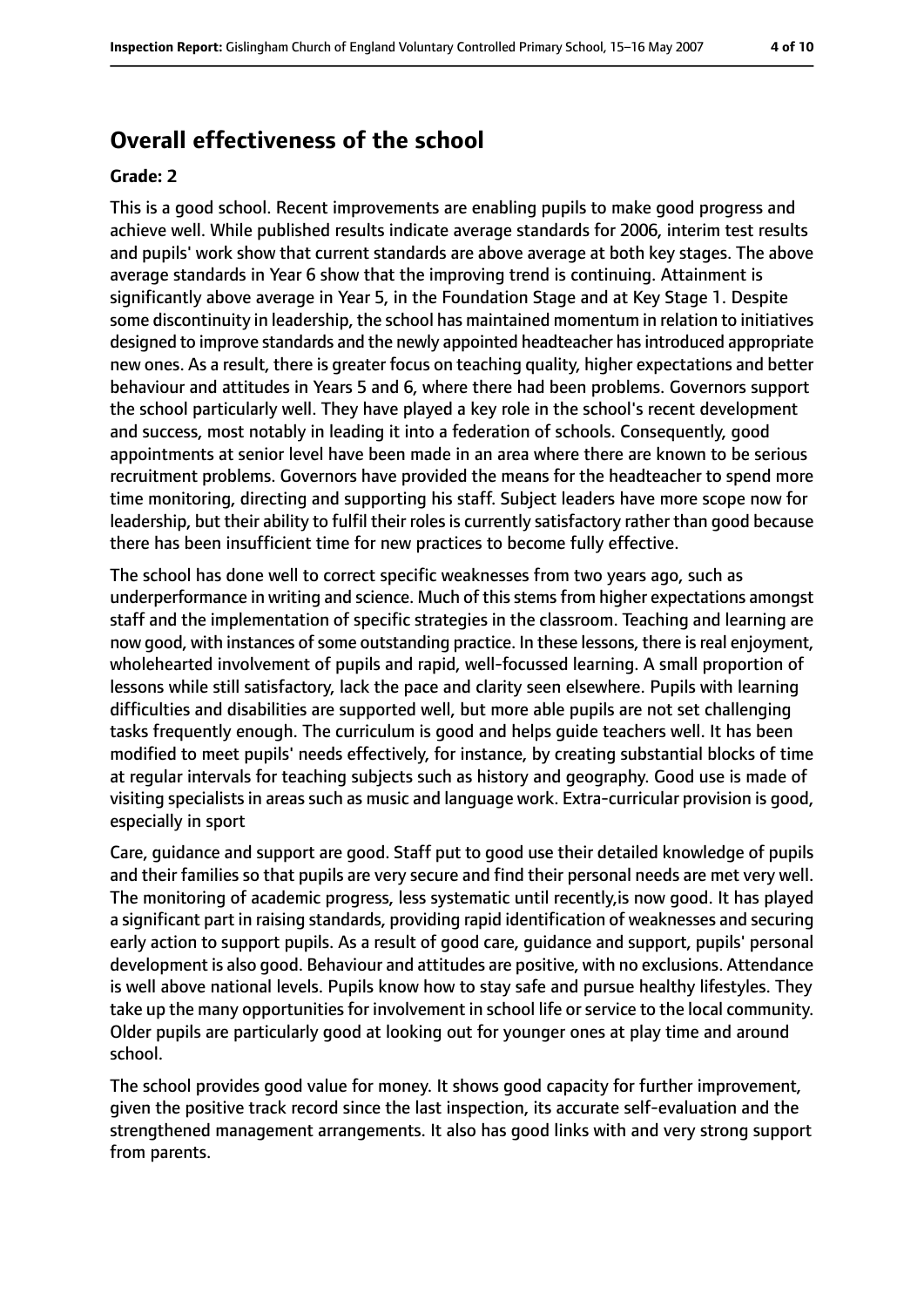### **What the school should do to improve further**

- Improve the proportion of outstanding teaching by ensuring that all lessons have the high expectations, strong pace and challenge for able pupils seen in the best ones.
- Establish consistently good leadership and management of subjects by training subject leaders in monitoring and supporting strategies.

# **Achievement and standards**

### **Grade: 2**

Pupils enter the school with average standards overall, though there is marked variation. Pupils make good progress through the Foundation Stage because of imaginative and challenging teaching, and they sustain good achievement to the end of Year 2. Standards are rising. Although recent published results indicate average standards, current work is well above national levels in English, mathematics and science. After a marked dip in 2005, especially in writing, the Key Stage 2 standards recovered in 2006 and since then have risen to above-average levels. Achievement, which had been satisfactory for several years, is now good. These changes reflect good leadership and management at whole-school level and improved teaching quality. Parents are effectively involved in their children's learning, particularly in the Foundation classes. The tracking of pupils' progress hasimproved recently and is now good, leading to rapid and accurate intervention when necessary. Another key factor in Years 5 and 6 has been the return to positive attitudes and good behaviour after a period of deterioration. Effective classroom support ensures that pupils with learning difficulties and/or disabilities make good progress. Able pupils generally progress well in lessons but challenging work it not provided consistently enough.

# **Personal development and well-being**

#### **Grade: 2**

Pupils enjoy school, behave well and show care for one another and the environment. Attendance is well above average. This good personal development stems from effective care, guidance and support and reflects the school's vision. Pupils have a good sense of how to maintain personal safety and they adopt healthy lifestyles through participation in sport and healthy eating. They contribute well to the school and wider community, for instance, though the environmental project and playground 'PALS' scheme. Preparation for the next stage of education is good, with secure basic skills and good personal qualities. Spiritual, moral, social and cultural development is good overall. Pupils are reflective and are given opportunities to be so. Cultural awareness is satisfactory and the school rightly sees this as an area to improve.

# **Quality of provision**

### **Teaching and learning**

#### **Grade: 2**

Teaching and learning are good, due to recent improvements in strategies for reading and writing, better use of assessment data and a general rise in expectations. Good teaching predominates, there is no evidence of inadequate teaching and some outstanding practice exists. Lessons typically have very good relationships and very good opportunities for pupils to work in pairs. Objectives are clear and lessons are well structured. In the very best practice, the involvement of pupils is maximised, the pace is very brisk and the full range of ability is well catered for. These features are weaker, though not absent, in the less successful lessons.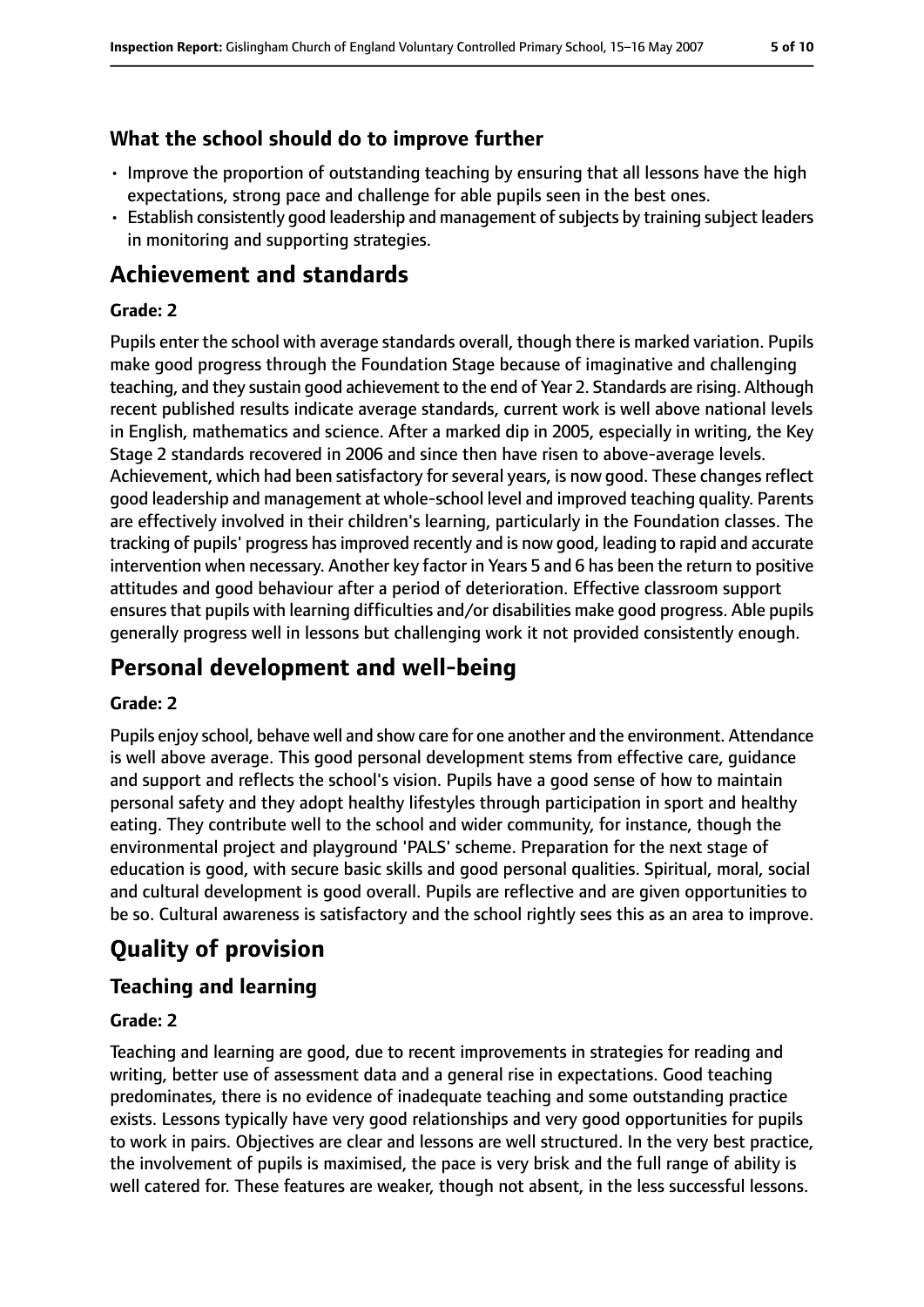Generally, the most able pupils are not given work which challenges them sufficiently. Those with learning difficulties and disabilities are every effectively helped in lessons and make good progress.

#### **Curriculum and other activities**

#### **Grade: 2**

The school has a good curriculum, effectively tailored to meet pupils' varied needs. The structure is well balanced. The core subjects, English, mathematics and science, have a secure place in the curriculum and other subjects are often taught in substantial blocks of time, allowing depth of learning to take place. Good use is made of visiting experts so that theatre companies, poets and sports instructors provide high-level expertise and pass on their enthusiasm for their specialism. Many additional groups support the core curriculum, helping pupils catch up through booster classes or giving those with learning difficulties and disabilities specific training. For all pupils, enhancement through extra-curricular activities is good. Sports provision and the visits programme are both strengths of the school.

#### **Care, guidance and support**

#### **Grade: 2**

Care, guidance and support are good. The school rightly identifies close knowledge of all pupils and their families in a small school as an underlying factor. Staff show pupils they are known and cared for and have good systems for promoting personal development. They trust pupils and allow them to use their initiative and take on responsibilities. Pupils are encouraged to express their views openly. Extra-curricular activities and charity fund-raising are amongst the many activities that encourage enjoyment and develop mature attitudes. Until recently, academic progress was not monitored robustly enough, but new arrangements now ensure good tracking, enabling pupils to see what targets to aim for and how to improve. Arrangements for child protection and safeguarding learners meet requirements.

### **Leadership and management**

#### **Grade: 2**

Leadership and management are good. The school's work reflects clear planning, strong vision and well-chosen strategies for bringing about needed improvement. Indications are that changes in recent years are leading to higher standards and better progress. The headteacher, building on the work of his predecessor, has prompted improvements in writing standards in Key Stage 2 and promoted better attitudes to learning amongst the older pupils. Year 5 pupils in particular are achieving more successfully than in previous years, and Key Stage 1 results are rising each year. Governors show a very good knowledge of their school and a willingness to lead and challenge management. For example, their decision to pursue school partnership as part of the local federation of schools, drew a strong field of applicants for the headship appointment in an area where recruitment is difficult. Governors have improved the management structures and created time for the head to monitor and support colleagues more closely. Subject leaders fulfil their roles satisfactorily but there is scope for them to be included in evaluating teaching and contributing to improvement planning even more often. Self-evaluation at whole school level is good, as is its capacity to improve, now stronger because of high staff morale and better management arrangements.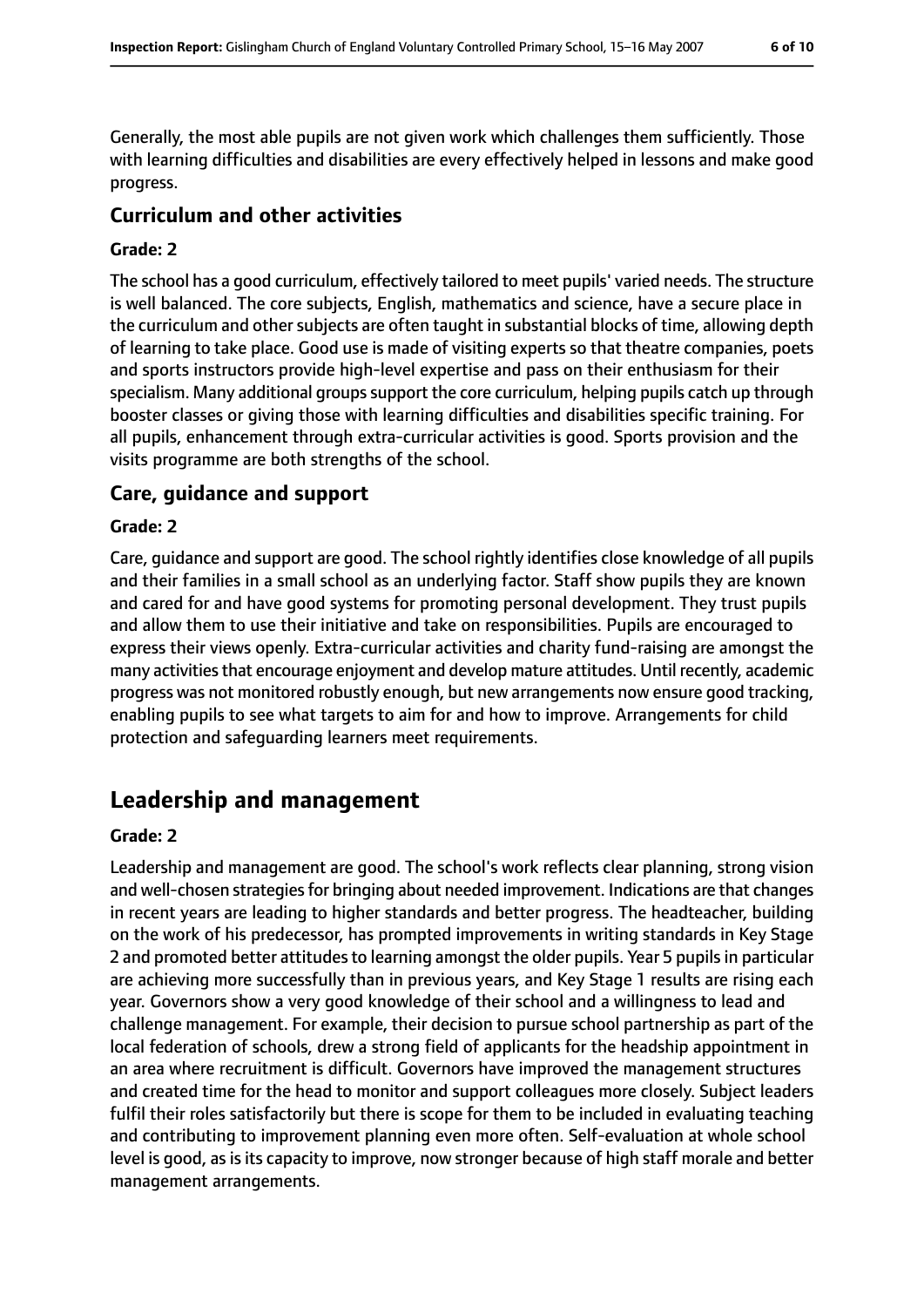**Any complaints about the inspection or the report should be made following the procedures set out in the guidance 'Complaints about school inspection', which is available from Ofsted's website: www.ofsted.gov.uk.**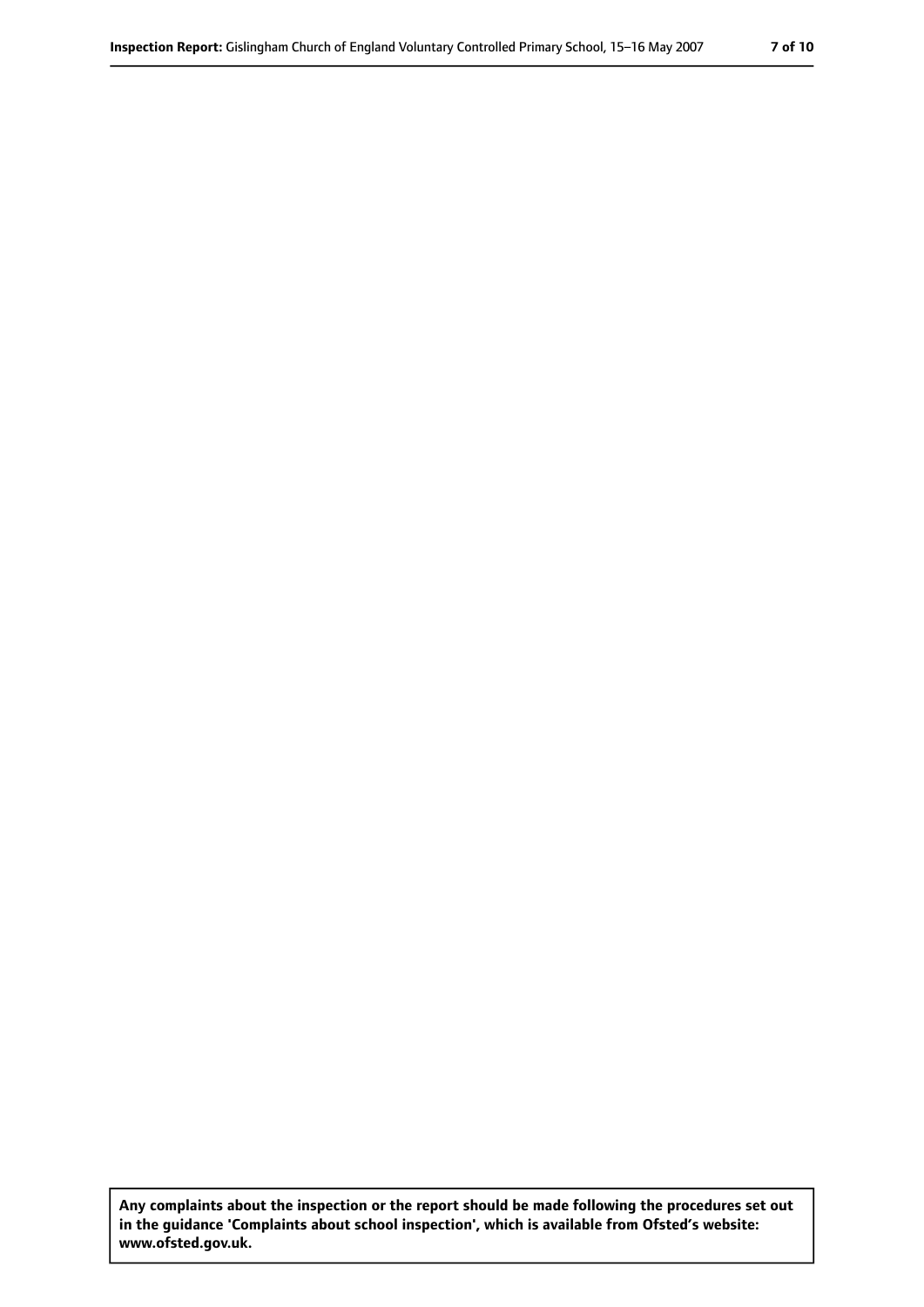# **Inspection judgements**

| $\mid$ Key to judgements: grade 1 is outstanding, grade 2 good, grade 3 satisfactory, and grade 4 | School         |
|---------------------------------------------------------------------------------------------------|----------------|
| inadeauate                                                                                        | <b>Overall</b> |

### **Overall effectiveness**

| How effective, efficient and inclusive is the provision of education, integrated<br>care and any extended services in meeting the needs of learners? |     |
|------------------------------------------------------------------------------------------------------------------------------------------------------|-----|
| How well does the school work in partnership with others to promote learners'<br>well-being?                                                         |     |
| The quality and standards in the Foundation Stage                                                                                                    |     |
| The effectiveness of the school's self-evaluation                                                                                                    |     |
| The capacity to make any necessary improvements                                                                                                      |     |
| Effective steps have been taken to promote improvement since the last<br>inspection                                                                  | Yes |

### **Achievement and standards**

| How well do learners achieve?                                                                               |  |
|-------------------------------------------------------------------------------------------------------------|--|
| The standards <sup>1</sup> reached by learners                                                              |  |
| How well learners make progress, taking account of any significant variations between<br>groups of learners |  |
| How well learners with learning difficulties and disabilities make progress                                 |  |

### **Personal development and well-being**

| How good is the overall personal development and well-being of the<br>learners?                                  |  |
|------------------------------------------------------------------------------------------------------------------|--|
| The extent of learners' spiritual, moral, social and cultural development                                        |  |
| The behaviour of learners                                                                                        |  |
| The attendance of learners                                                                                       |  |
| How well learners enjoy their education                                                                          |  |
| The extent to which learners adopt safe practices                                                                |  |
| The extent to which learners adopt healthy lifestyles                                                            |  |
| The extent to which learners make a positive contribution to the community                                       |  |
| How well learners develop workplace and other skills that will contribute to<br>their future economic well-being |  |

### **The quality of provision**

| How effective are teaching and learning in meeting the full range of the<br>learners' needs?          |  |
|-------------------------------------------------------------------------------------------------------|--|
| How well do the curriculum and other activities meet the range of needs<br>and interests of learners? |  |
| How well are learners cared for, guided and supported?                                                |  |

#### **Annex A**

 $^1$  Grade 1 - Exceptionally and consistently high; Grade 2 - Generally above average with none significantly below average; Grade 3 - Broadly average to below average; Grade 4 - Exceptionally low.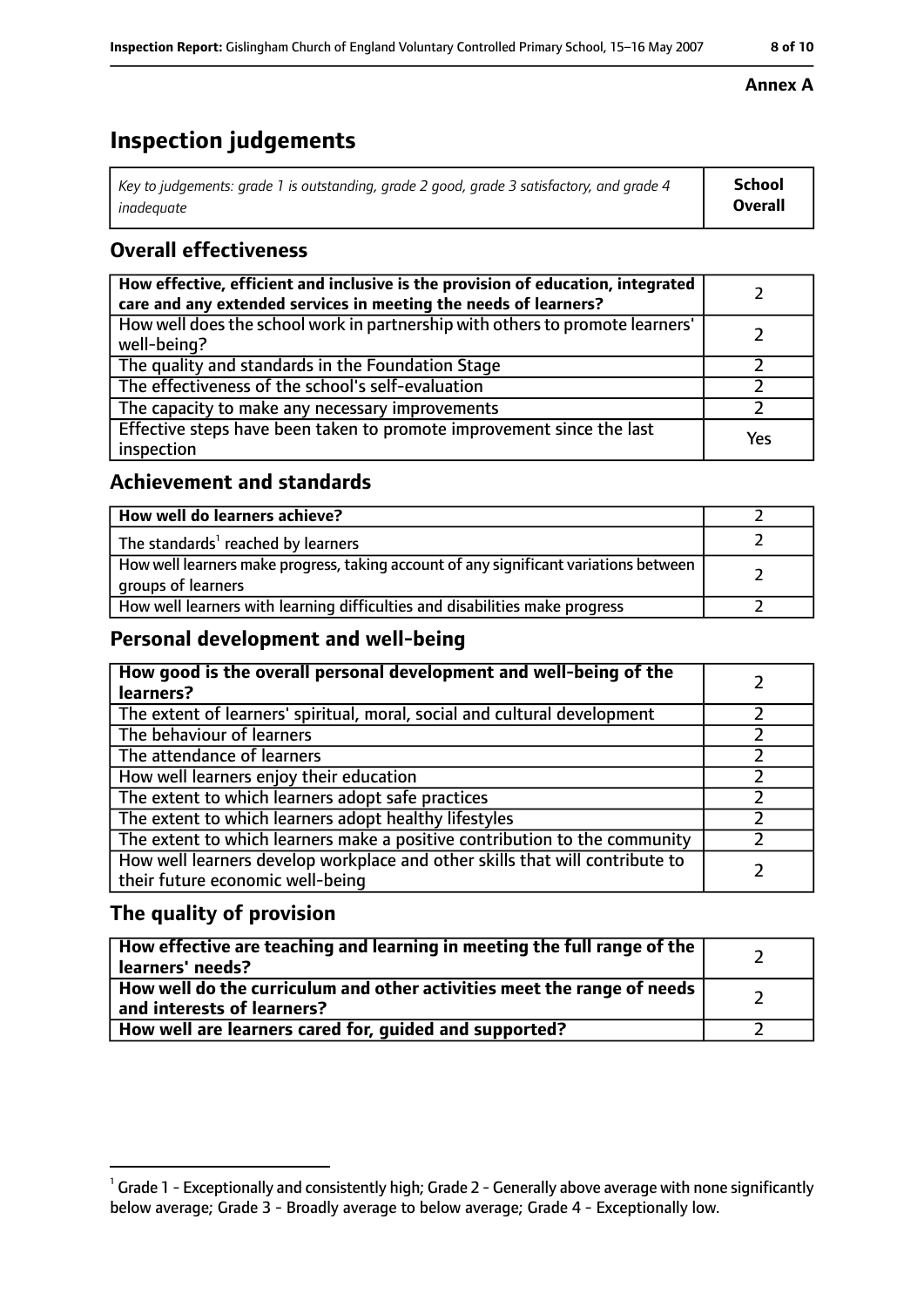#### **Inspection Report:** Gislingham Church of England Voluntary Controlled Primary School, 15-16 May 2007 9 of 10

#### **Annex A**

# **Leadership and management**

| How effective are leadership and management in raising achievement<br>and supporting all learners?                                              |     |
|-------------------------------------------------------------------------------------------------------------------------------------------------|-----|
| How effectively leaders and managers at all levels set clear direction leading<br>to improvement and promote high quality of care and education |     |
| How effectively performance is monitored, evaluated and improved to meet<br>challenging targets                                                 |     |
| How well equality of opportunity is promoted and discrimination tackled so<br>that all learners achieve as well as they can                     |     |
| How effectively and efficiently resources, including staff, are deployed to<br>achieve value for money                                          | 7   |
| The extent to which governors and other supervisory boards discharge their<br>responsibilities                                                  | 7   |
| Do procedures for safequarding learners meet current government<br>requirements?                                                                | Yes |
| Does this school require special measures?                                                                                                      | No  |
| Does this school require a notice to improve?                                                                                                   | No  |